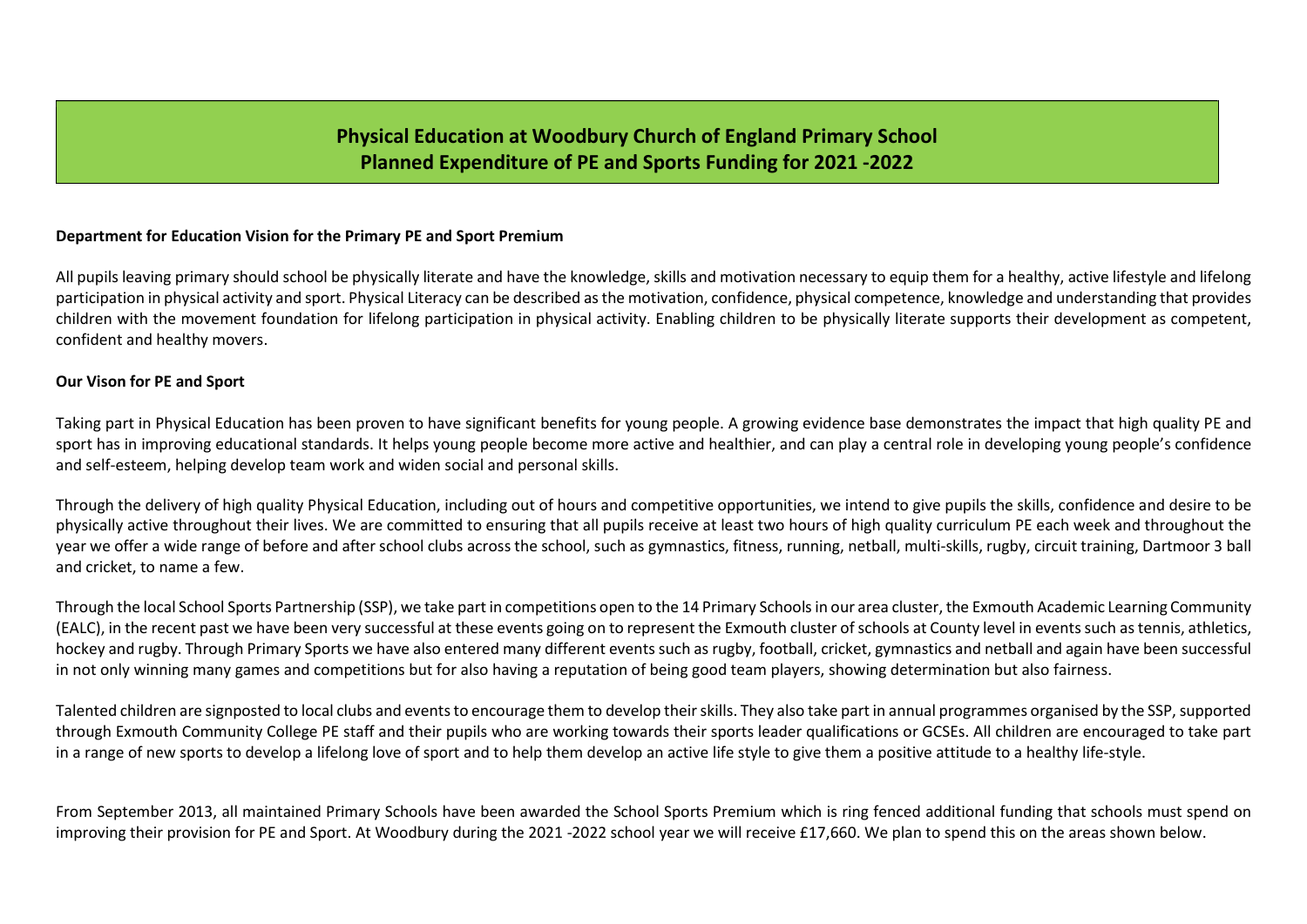# Planned Expenditure of PE and Sports Funding for 2021 -2022

### The Key indicators for spending the Primary PE and Sports Premium:

Key indicator 1: The engagement of all pupils in regular physical activity.

Key indicator 2: The profile of PE and sport being raised across the school as a tool for whole school improvement.

Key indicator 3: Increased confidence, knowledge and skills of all staff in teaching PE and sport.

Key indicator 4: Broader experience of a range of sports and activities offered to all pupils.

Key indicator 5: Increased participation in competitive sport.

| Intent                                                                                                                                                                                  | <b>Allocation</b><br>of Sport<br>Premium | Implementation                                                                                                                                                                                                                                                                                                                                                                                                                                                                                                                                         | <b>Desired impact</b>                                                                                                                                                                                                                                                                                                                                                                                                                                                                                                                                            | <b>Evaluation</b> |
|-----------------------------------------------------------------------------------------------------------------------------------------------------------------------------------------|------------------------------------------|--------------------------------------------------------------------------------------------------------------------------------------------------------------------------------------------------------------------------------------------------------------------------------------------------------------------------------------------------------------------------------------------------------------------------------------------------------------------------------------------------------------------------------------------------------|------------------------------------------------------------------------------------------------------------------------------------------------------------------------------------------------------------------------------------------------------------------------------------------------------------------------------------------------------------------------------------------------------------------------------------------------------------------------------------------------------------------------------------------------------------------|-------------------|
| <b>Increased</b><br>participation in<br>competitive sport:<br>• To increase the<br>number of pupils<br>participating in<br>extracurricular<br>sport and events, in<br>and out of school | £2260                                    | • Planned, half-termly INTRA CLUB events<br>will occur and celebrate diversity of a<br>range of sports<br>• All local events timetabled, planned and<br>attended<br>• Develop a healthy, active playtime<br>timetable and train staff / pupil mentors<br>to implement this<br>• Purchase and upkeep play equipment to<br>encourage a range of active opportunities<br>• Reminder letter to parents regarding<br>healthy snack options<br>• Apply for and achieve healthy schools<br>kitemark<br>• Encouragement of active travel to and<br>from school | • All playtimes will offer a wide<br>range of opportunities for children<br>to be active and engage in a<br>healthy, active lifestyle and all<br>staff will be engaged in developing<br>this<br>• All snacks will be a healthy<br>choice (fruit or veg)<br>• Each class will engage in at least<br>once-a-week, planned active<br>learning opportunities across their<br>curriculum<br>• We will engage at least 50% of<br>pupils in extracurricular clubs with<br>an equal balance of PPG<br>• Core strength /healthy living<br>club will run weekly and target |                   |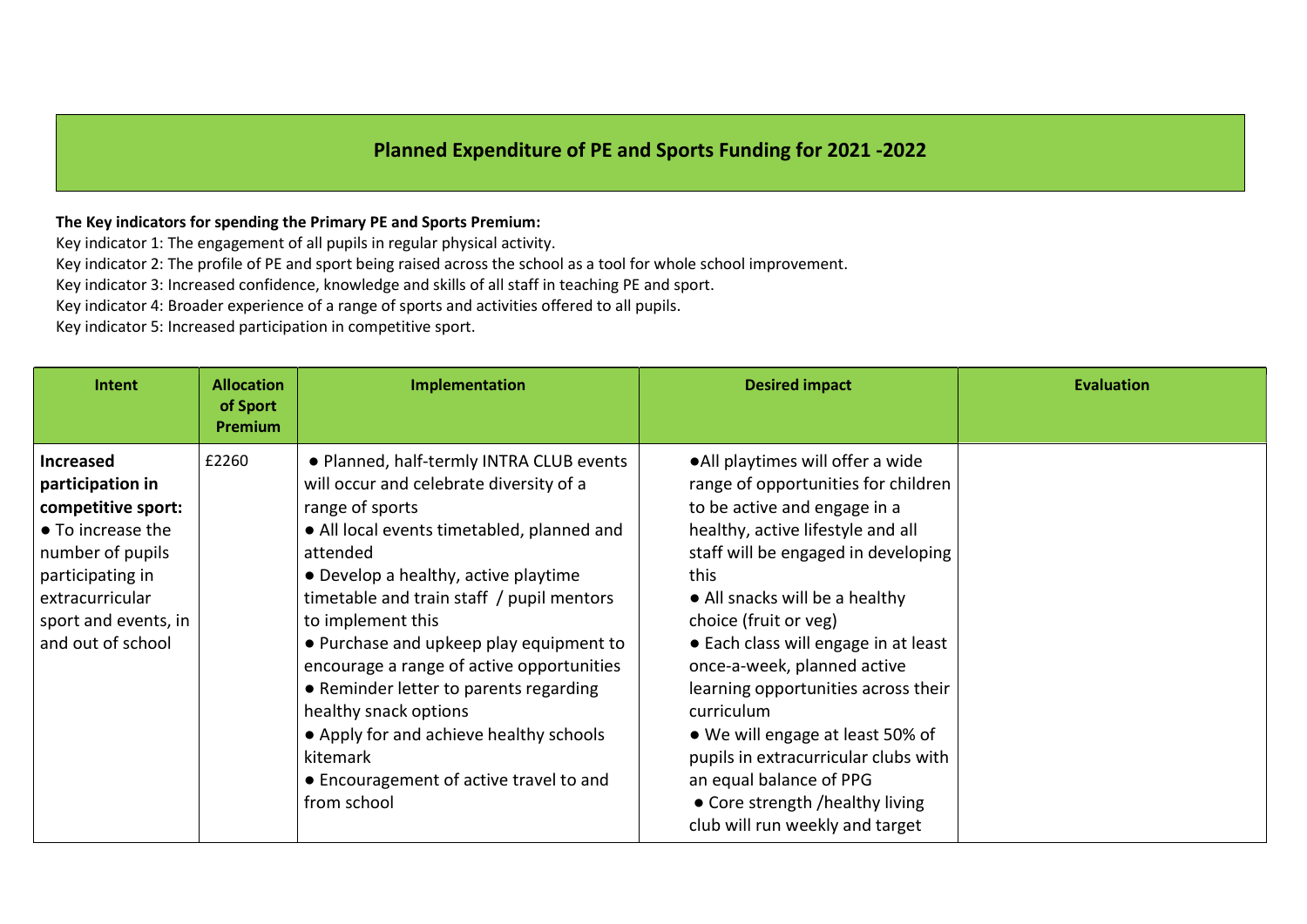|                                                                                                                                                                                                                                                                                               |        | • PE teacher to support teachers to<br>plan/timetable active learning<br>opportunities in their curriculum offer -<br>once a week.<br>• Timetable hall for active learning.<br>• Keep up to date registers of club, squad<br>and competition pupil participation - invite<br>targeted children.<br>• Plan and timetable squads and clubs<br>available for 2021-22                                                                                                                                                                                                                                                                                                                                                                                                                                                       | those children who would most<br>benefit                                                                                                                                                                                                                                                                                                                                                                                                                                                                                                                                                                                                                                                |  |
|-----------------------------------------------------------------------------------------------------------------------------------------------------------------------------------------------------------------------------------------------------------------------------------------------|--------|-------------------------------------------------------------------------------------------------------------------------------------------------------------------------------------------------------------------------------------------------------------------------------------------------------------------------------------------------------------------------------------------------------------------------------------------------------------------------------------------------------------------------------------------------------------------------------------------------------------------------------------------------------------------------------------------------------------------------------------------------------------------------------------------------------------------------|-----------------------------------------------------------------------------------------------------------------------------------------------------------------------------------------------------------------------------------------------------------------------------------------------------------------------------------------------------------------------------------------------------------------------------------------------------------------------------------------------------------------------------------------------------------------------------------------------------------------------------------------------------------------------------------------|--|
| The profile of PE<br>and sport (PESSPA)<br>being raised across<br>the school as a tool<br>for whole school<br>improvement:<br>• To develop the<br>communication and<br>profile of PE, SS & H<br>across the school<br>and the wider<br>community<br>• To achieve our<br>gold kitemark<br>award | £4,700 | ● Ensure that all of the gold kitemark<br>criteria is met as a minimum throughout<br>the academic year and that evidence is<br>collated.<br>• Apply for gold kitemark<br>· Pupil voice to be held to ascertain pupils'<br>view of PE, SS & H across the school<br>• Teacher survey/questionnaire.<br>• Secure in the timetable so that PE is<br>never missed<br>• PE Dive planned termly to triangulate<br>the quality of PE across the school<br>• Development of an assessment tool to<br>ensure that assessment in PE is diagnostic<br>but also reported to parents and teachers<br>accurately, working closely with PS & E<br>• Attendance and achievement is shared<br>with the school and wider community<br>• Half-termly sport newsletter celebrates<br>all aspects of PE, SS & H, display updated<br>regularly | • A whole school approach to PE<br>and Games as core learning is<br>evident and PE, SS & H holds high<br>importance in the curriculum and<br>across the school<br>• Achievements in PE, SS & H are<br>celebrated in the school and wider<br>community<br>• Pupils report positively about<br>PE, SS & H across the school.<br>• Teachers are confident when<br>delivering PE and have the<br>support and resources needed<br>• 90%+ of available local<br>competitions are entered and<br>participated in<br>• Opportunities for the least<br>active population to participate in<br>extra-curricular sport are evident<br>• Opportunities for PPG & SEND<br>children to participate in |  |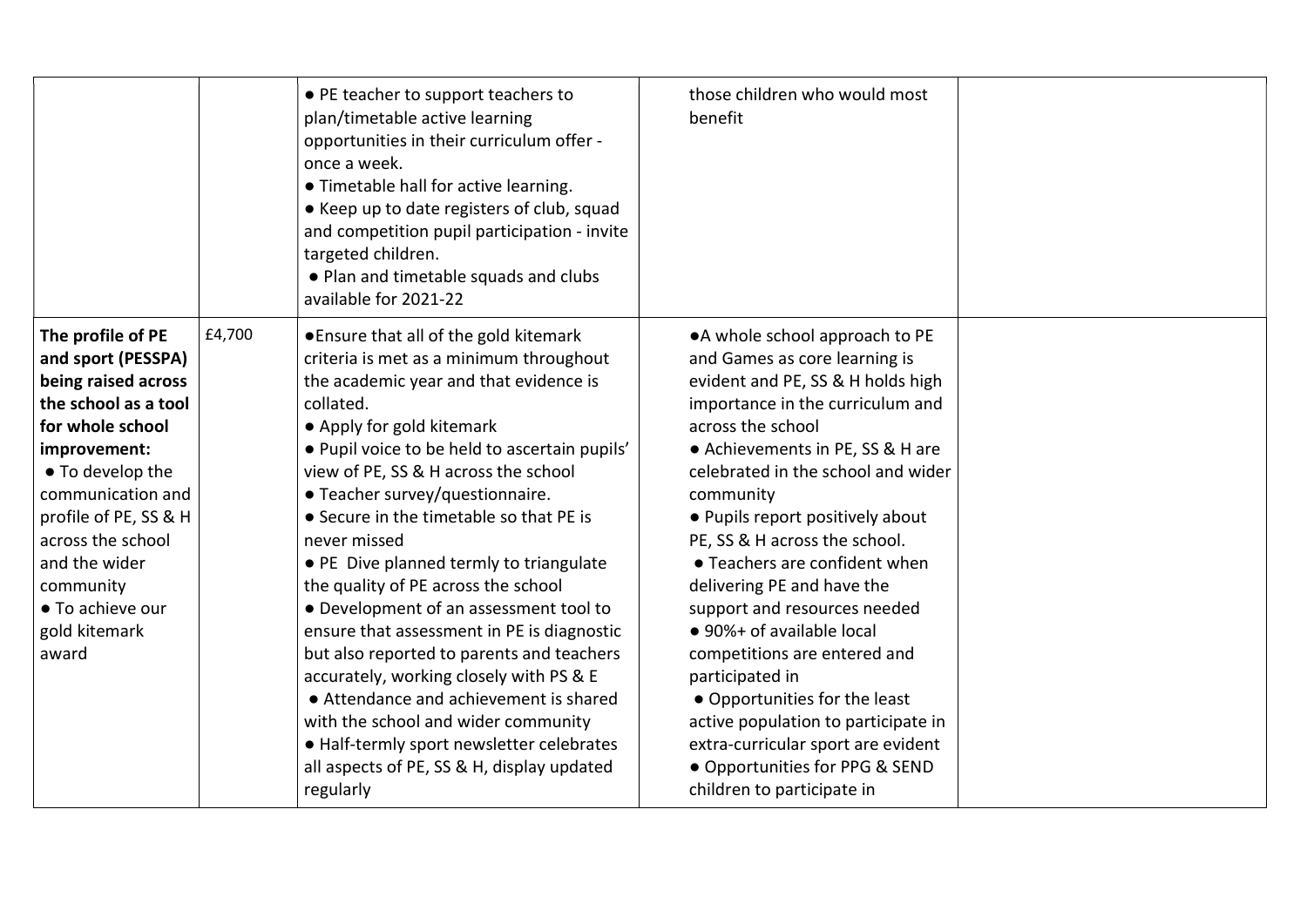|                                                                                                                                                                                           |       | • 90% of available local competitions and<br>events are attended: keep up to date<br>registers of all events attended highlighting<br>less active, PPG and SEND                                                                                                                                                                                                                                                                                                                                                                                                                                                           | competitive sport is greater than<br>previous year<br>• SSG Gold kitemark is achieved                                                                                                                                                                                                                                                                                                                                               |  |
|-------------------------------------------------------------------------------------------------------------------------------------------------------------------------------------------|-------|---------------------------------------------------------------------------------------------------------------------------------------------------------------------------------------------------------------------------------------------------------------------------------------------------------------------------------------------------------------------------------------------------------------------------------------------------------------------------------------------------------------------------------------------------------------------------------------------------------------------------|-------------------------------------------------------------------------------------------------------------------------------------------------------------------------------------------------------------------------------------------------------------------------------------------------------------------------------------------------------------------------------------------------------------------------------------|--|
| <b>Broader experience</b><br>of a range of sports<br>and activities<br>offered to all<br>pupils:<br>• To widen the<br>range of<br>games/sports/activi<br>ties available for all<br>pupils | £5300 | . Audit and purchase equipment to<br>suit the needs of our curriculum<br>and context<br>• Plan opportunities to experience<br>outdoor and adventurous activities<br>as part of a residential and trips<br>programme<br>• Work alongside staff to plan<br>opportunities for a wider range of<br>games/sports/activities to be used<br>during PE sessions<br>• Work alongside support staff and<br>sports mentor to plan opportunities<br>for a wider range of<br>games/sports/activities to be used<br>during playtimes<br>• Keep up to date registers of all<br>events attended highlighting less<br>active, PPG and SEND | •There will be planned<br>opportunities in the curriculum to<br>experience a wide range of<br>games/sports/activities<br>• There will be a wide range of<br>equipment available to be used by<br>staff and pupils<br>• Opportunities to experience a<br>wide range of<br>games/sports/activities will be<br>evident at playtimes<br>• Attend 90% of local events and<br>opportunities in a wide range of<br>games/sports/activities |  |
| Increased<br>participation in<br>competitive sport:<br>• To increase the<br>number of pupils<br>participating in<br>extracurricular<br>sport and events, in<br>and out of school          | £5400 | . All staff supported when planning PE<br>sessions and following the whole-school<br>agreed approach<br>· Planned, half-termly INTRA CLUB events<br>will occur and celebrate diversity of a<br>range of sports<br>• All local events timetabled, planned and<br>attended                                                                                                                                                                                                                                                                                                                                                  | . All PE lessons will incorporate an<br>element of competition<br>· Half-termly INTRA-CLUB<br>competitions, including sports<br>day, will occur and incorporate<br>competition<br>• Attend 90% of local events and<br>opportunities in a wide range of<br>games/sports/activities. The                                                                                                                                              |  |